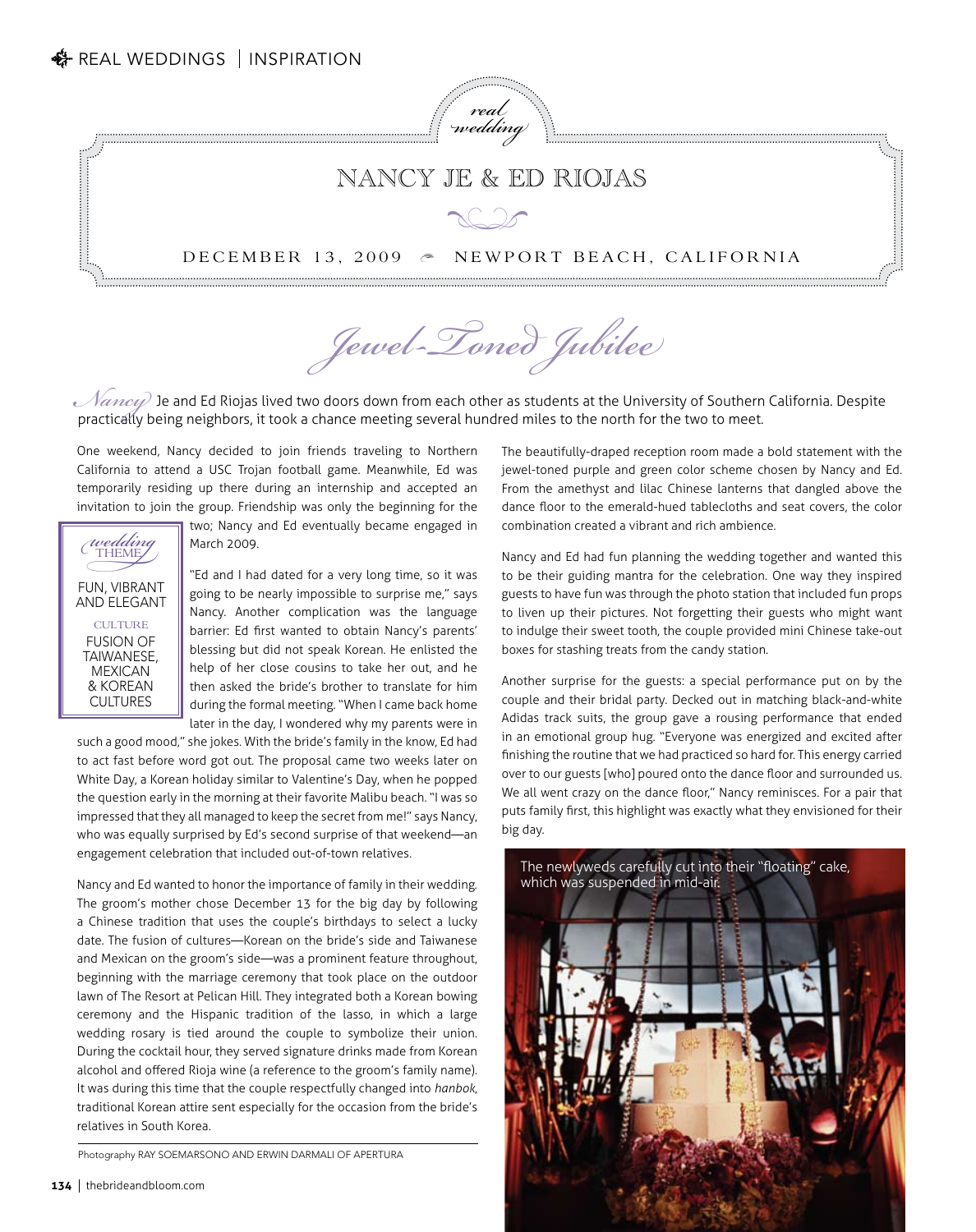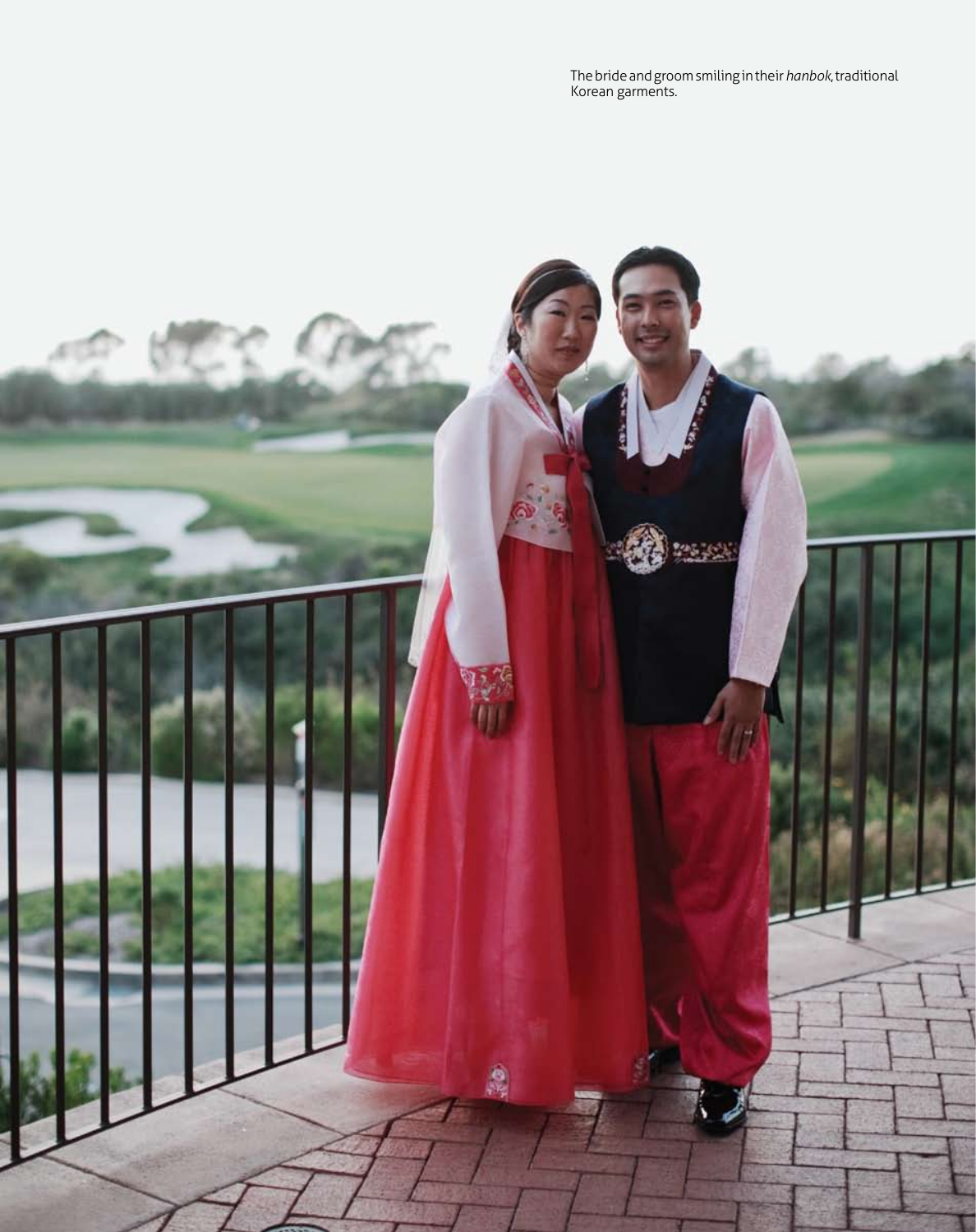











To honor the groom's Mexican heritage, the couple incorporated the Hispanic lasso tradition in their ceremony.